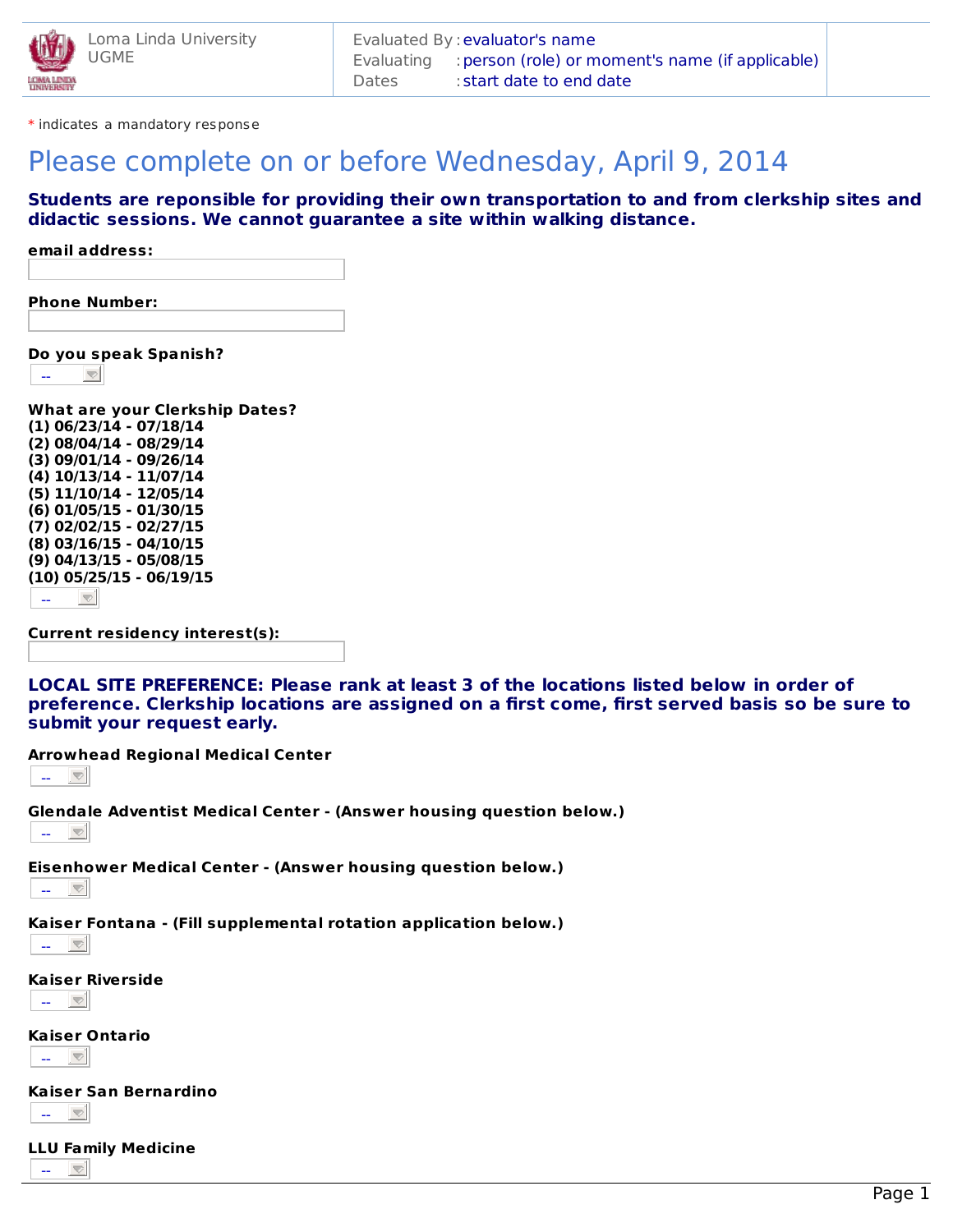



**Long Beach Memorial - (No housing available at this time.)**



**Riverside County Regional Medical Center**



**White Memorial Medical Center - (Answer housing question below.)**

--

**Local Sites: Riverside, San Bernardino, Rialto, Upland, Rancho Cucamonga, Highland, and Yucaipa** --

## **If you are assigned at one of the sites below, would you need housing?**

**Glendale Adventist Medical Center**

--  $\triangledown$ 

**Eisenhower Medical Center**



**White Memorial Medical Center**

--

**OFF-SITE LOCATIONS: If you choose to do your rotation at one of the off-site locations listed below, you are still expected to meet all requirements of the rotation! Despite our efforts to select the best sites, we DO NOT guarantee that your off-site location will be able to cover all required materials and it is your sole responsibility to meet all educational goals. If you have problems with time management or if you are not self-directed, we STRONGLY advise you to stay local.**

**Please note: All students are required to return to Loma Linda for final exams which are held the last 2 days of each rotation.**

**Florida Hospital (Orlando, FL area) - Must apply online at http://www.fhgme.com/medstudents/externship.htm**

--

**Hanford (Rural)**

--

**Hinsdale Hospital (Chicago, IL area) - Fill supplemental rotation application below. No housing available at this time.**

--

**Portland Adventist - Fill supplemental rotation application below.**

--

**You may request a specific location, however; many are not regularly available. Enter your specific physician and/or location request (must currently hold LLU faculty appointment).**

## SUPPLEMENTAL ROTATION APPLICATION: If you are applying to Kaiser Fontana, Hinsdale, or Portland, please fill this section.

**This supplemental application is for the rotation located at (Kaiser Fontana, Hinsdale, Portland):**

**Name:**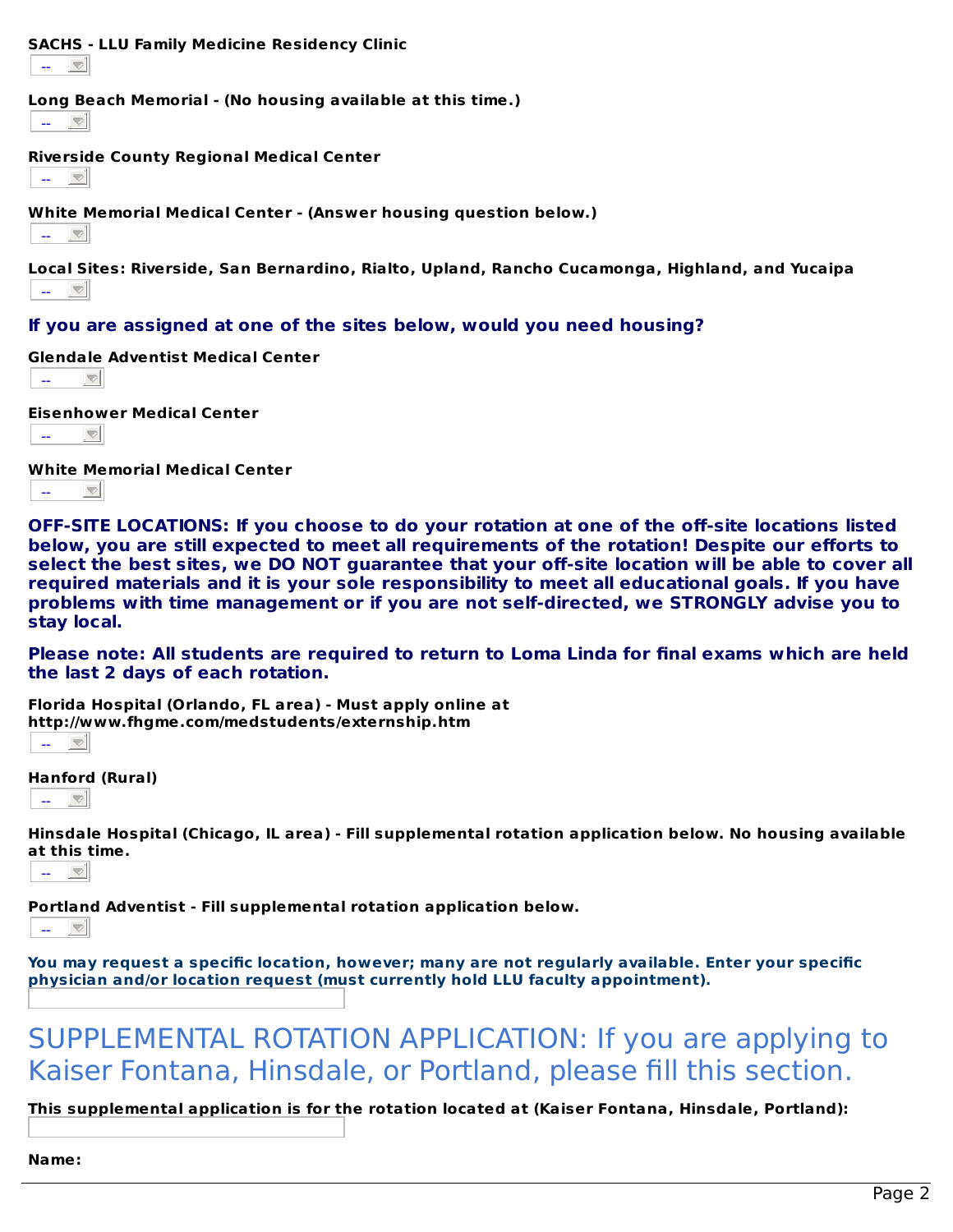| <b>Home Address:</b>                                                      |                                                                                                           |
|---------------------------------------------------------------------------|-----------------------------------------------------------------------------------------------------------|
| email address:                                                            |                                                                                                           |
| <b>Home Phone:</b>                                                        |                                                                                                           |
| <b>Mobile Phone:</b>                                                      |                                                                                                           |
| DOB:                                                                      |                                                                                                           |
| Sex (M/F):                                                                |                                                                                                           |
| <b>Marital Status (Single/Married):</b>                                   |                                                                                                           |
| Your Home Town:                                                           |                                                                                                           |
| <b>Rotation Dates:</b>                                                    |                                                                                                           |
| College (Name, Degree, & Graduation Date):                                |                                                                                                           |
| Graduate School (Name, Degree, & Graduation Date):                        |                                                                                                           |
| <b>Medical School Graduation Date:</b>                                    |                                                                                                           |
| Will you need housing (Y/N)?                                              |                                                                                                           |
| Do you speak Spanish (Y/N)?                                               |                                                                                                           |
| Are you an active member of the LLU Family Medicine Interest Group (Y/N)? |                                                                                                           |
| Somewhat Interested, Very Interested)?                                    | How interested are you in pursuing Family Medicine as your choice for specialty practice (Not Interested, |
| At this time, what is/are your specialty interest(s)?                     |                                                                                                           |

**Why you would like to complete your Family Medicine rotation at the site you have requested (1-2 paragraphs)?**

**The following will be displayed on forms where feedback is enabled...** (for the evaluator to answer...)

\*Did you have an opportunity to meet with this trainee to discuss their performance? Yes